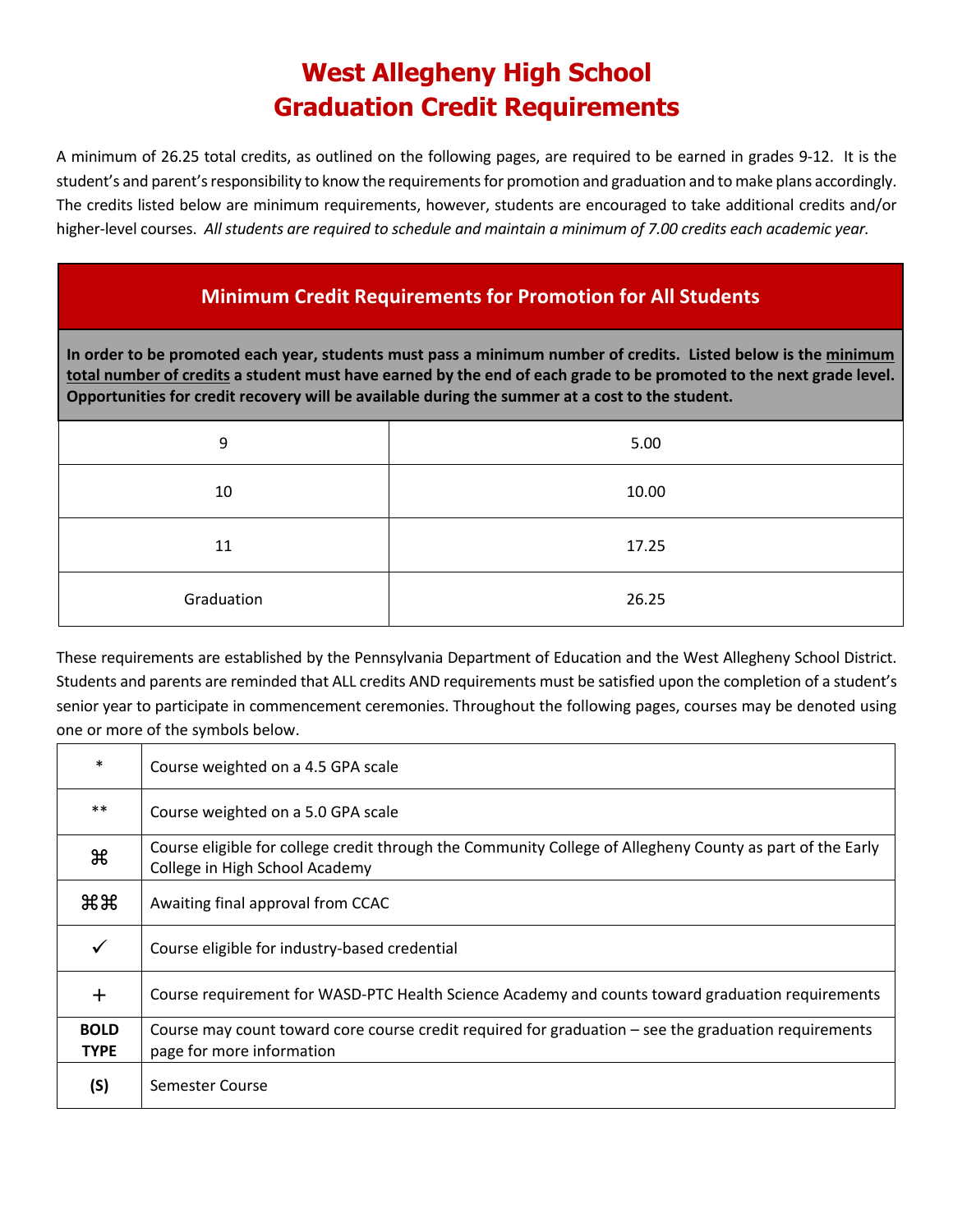# **Full-Time West Allegheny Students Course Requirements**

| Requirement<br>Category           | <b>Min</b><br><b>Credit</b>                                                                                                                                                                                                                                                    | <b>Minimum Course Requirements</b>                                                                                                                                                                                                                                                                                               |                                                                                                                                                                                                                                                                                                                             | 4 <sup>th</sup> year Course Options                                                                                                                                                                                                                                                                                                                          |
|-----------------------------------|--------------------------------------------------------------------------------------------------------------------------------------------------------------------------------------------------------------------------------------------------------------------------------|----------------------------------------------------------------------------------------------------------------------------------------------------------------------------------------------------------------------------------------------------------------------------------------------------------------------------------|-----------------------------------------------------------------------------------------------------------------------------------------------------------------------------------------------------------------------------------------------------------------------------------------------------------------------------|--------------------------------------------------------------------------------------------------------------------------------------------------------------------------------------------------------------------------------------------------------------------------------------------------------------------------------------------------------------|
| <b>English</b>                    | 4                                                                                                                                                                                                                                                                              | English 9 or Honors English 9*<br>English 10 or Honors English 10*<br>English 11, College Readiness English 11, or<br>AP English Lang & Comp** %+<br>College Readiness English 12, Career<br>Readiness English, AP English Lit &<br>Comp** <sub>36</sub><br>Oral Communications ** ¥ (+ only)<br>Medical Terminology ** (+ only) |                                                                                                                                                                                                                                                                                                                             |                                                                                                                                                                                                                                                                                                                                                              |
| <b>Mathematics</b>                | 4                                                                                                                                                                                                                                                                              | Algebra I<br>Geometry or Advanced Geometry<br>Algebra II with Lab or Algebra II or Honors<br>Early College Algebra II** 0+                                                                                                                                                                                                       | Trigonometry & Precalculus<br>Honors Trig & Precalculus*<br>Discrete Math<br>AP Statistics**<br>Calculus<br>AP Calculus AB**<br>AP Calculus BC**                                                                                                                                                                            | AP Computer Science Princ** 36<br>AP Computer Science A** 36<br>CHS Financial Accounting**<br>3D Game Development** %<br>Intro Data Analy w/Python** 36<br>Data Analy w/ R & Python ** 36<br>Programming in C & C++** 36                                                                                                                                     |
| <b>Science</b>                    | 4                                                                                                                                                                                                                                                                              | Biology w/Lab or Honors Biology w/Lab*<br>Conceptual Chemistry or Honors<br>Chemistry*<br>Conc Physics or Physics or AP Physics 1 ** 36                                                                                                                                                                                          | AP Biology**<br>AP Chemistry**<br>AP Physics 2**<br><b>Forensics Science</b><br>Anatomy & Physiology*<br>Digital Electronics** 36<br>Environmental Sustainability**<br>Civil Engineer & Architecture**<br>Engineer Design & Develop**<br><b>Exercise Science</b><br>Ethical Hacking** %                                     | Anat & Phys 1/Lab**(+ only)<br>Anat & Phys 2/Lab** (+ only)<br>Microbiology/Lab** (+ only)<br>Clinical Assisting 1** (+ only)<br>Clinical Assisting 2** (+ only)<br>A & P/Diseases/Proc 1** (+ only)<br>A & P/Diseases/Proc 2** (+ only)<br>Clinical Assisting 3** (+ only)<br>Kinesiology ** (+ only)<br>Clinic $1**$ (+ only)<br>Clinic $2$ ** (+ only)    |
| <b>Social Studies</b>             | 4                                                                                                                                                                                                                                                                              | U.S. History or Honors U.S. History*<br>American Government or AP U.S.<br>Government & Politics** %<br>World Cultures or AP World History**                                                                                                                                                                                      | Criminal Justice & Invest** %<br>AP Psychology** 米+<br>AP Economics**<br>Psychology & Sociology<br>Sociology of Sports (S)<br>Current Affairs (S)<br>AP U.S. History (WAVA)**<br>African Amer Studies (S)(WAVA)<br>Native Ameri Studies (S)(WAVA)<br>Women's Studies (S)(WAVA)<br><b>USMC Junior ROTC IV</b><br>Spanish III | Holocaust & Genocide Studies (S)<br>Hon Early Coll Spanish IV ** 36<br>AP Spanish Lang & Cul**<br>French III (WAVA)<br>French IV (WAVA)*<br>AP French Lang & Cul (WAVA) **<br>German III<br>Hon Early Coll German IV** 98 98<br>AP German Lang & Culture**<br>Game Prod & Marketing** %<br>Found of Nursing ** (+ only)<br>Prof Ethics & Int Com ** (+ only) |
| <b>Elective</b>                   | 8.25                                                                                                                                                                                                                                                                           |                                                                                                                                                                                                                                                                                                                                  |                                                                                                                                                                                                                                                                                                                             |                                                                                                                                                                                                                                                                                                                                                              |
| <b>Phy Ed/Health</b>              | 2.0 (.5 Health required)                                                                                                                                                                                                                                                       |                                                                                                                                                                                                                                                                                                                                  |                                                                                                                                                                                                                                                                                                                             |                                                                                                                                                                                                                                                                                                                                                              |
| <b>State</b><br><b>Assessment</b> | Proficient or Advanced on the Keystone Exams in Literature, Algebra I, and Biology<br>OR<br>Demonstration of proficiency through an alternate pathway                                                                                                                          |                                                                                                                                                                                                                                                                                                                                  |                                                                                                                                                                                                                                                                                                                             |                                                                                                                                                                                                                                                                                                                                                              |
| Career<br><b>Readiness</b>        | Completion of Civics Exam taken during American Government or AP US Government and Politics<br>Successful completion of the Career and Education Work Standards Portfolio including Career Seminar requirements<br>Successful completion of Industry Based Learning Experience |                                                                                                                                                                                                                                                                                                                                  |                                                                                                                                                                                                                                                                                                                             |                                                                                                                                                                                                                                                                                                                                                              |
| <b>Total Required</b>             | 26.25                                                                                                                                                                                                                                                                          |                                                                                                                                                                                                                                                                                                                                  |                                                                                                                                                                                                                                                                                                                             |                                                                                                                                                                                                                                                                                                                                                              |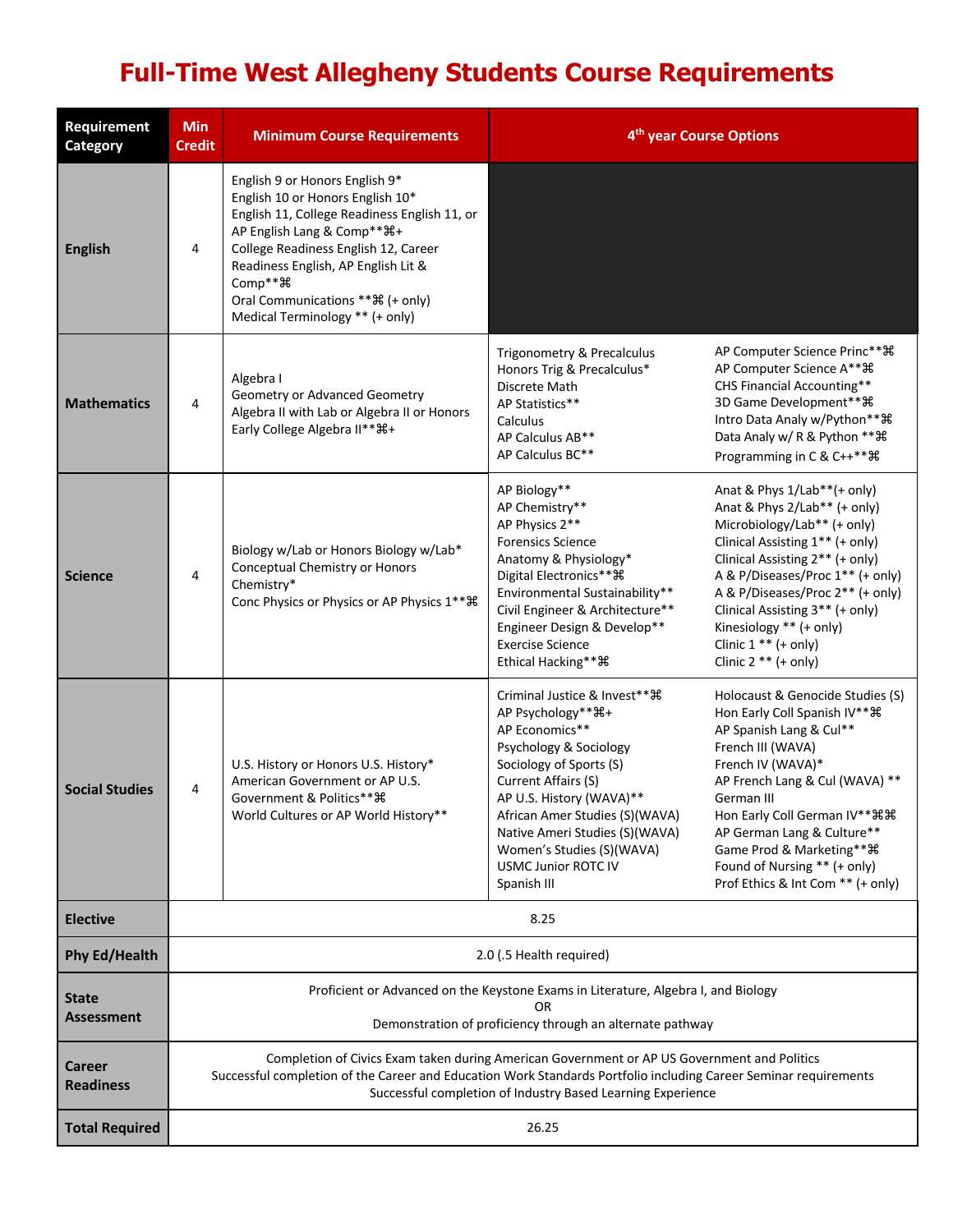## **Parkway West CTC Students Course Requirements**

Any student who enrolls in a program offered at Parkway West CTC for a minimum of three years, including the senior year, will be required to earn a minimum of three credits of mathematics, science, and social studies, as long as the student meets the minimum required courses for each core academic area. A student who chooses not to re-enroll in a Parkway West program he/she attended previously would default to requirements of a non-CTC student. This decision may result in the need to take more than one course in the core areas in a year, limiting elective options. *All students are required to schedule and maintain a minimum of 7.00 credits each academic year.*

| <b>Requirement</b><br><b>Category</b>      | <b>Minimum Credits</b> | <b>Minimum Course Requirements for All Students</b>                                                                                                                                                                                                                               |  |
|--------------------------------------------|------------------------|-----------------------------------------------------------------------------------------------------------------------------------------------------------------------------------------------------------------------------------------------------------------------------------|--|
| <b>English</b>                             | 4                      | English 9 or Honors English 9*<br>English 10 or Honors English 10*<br>English 11, College Readiness English 11, or AP English Language &<br>Composition**%+<br>College Readiness English 12, Career Readiness English, or AP English<br>Literature & Composition**%               |  |
| <b>Mathematics</b>                         | 3                      | Algebra I<br>Geometry or Advanced Geometry<br>Algebra II with Lab or Algebra II or Honors Early College Algebra II** #+                                                                                                                                                           |  |
| <b>Science</b>                             | 3                      | Biology with Lab or Honors Biology with Lab*<br>Conceptual Chemistry or Honors Chemistry*<br>Conceptual Physics or Physics or AP Physics 1** **                                                                                                                                   |  |
| <b>Social Studies</b>                      | 3                      | U.S. History or Honors U.S. History*<br>American Government or AP U.S. Government & Politics***<br>World Cultures or AP World History**                                                                                                                                           |  |
| <b>Elective</b> (at<br>Parkway CTC)        |                        | 11.25                                                                                                                                                                                                                                                                             |  |
| <b>Physical</b><br><b>Education/Health</b> |                        | 2.0 (.5 Health required)                                                                                                                                                                                                                                                          |  |
| <b>State Assessment</b>                    |                        | Proficient or Advanced on the Keystone Exams in Literature, Algebra I, and Biology<br>OR<br>Demonstration of proficiency through an alternate pathway                                                                                                                             |  |
| <b>Career Readiness</b>                    |                        | Completion of Civics Exam taken during American Government or AP US Government and Politics<br>Successful completion of the Career and Education Work Standards Portfolio<br>including Career Seminar requirements<br>Successful completion of Industry Based Learning Experience |  |
| <b>TOTAL</b>                               |                        | 26.25                                                                                                                                                                                                                                                                             |  |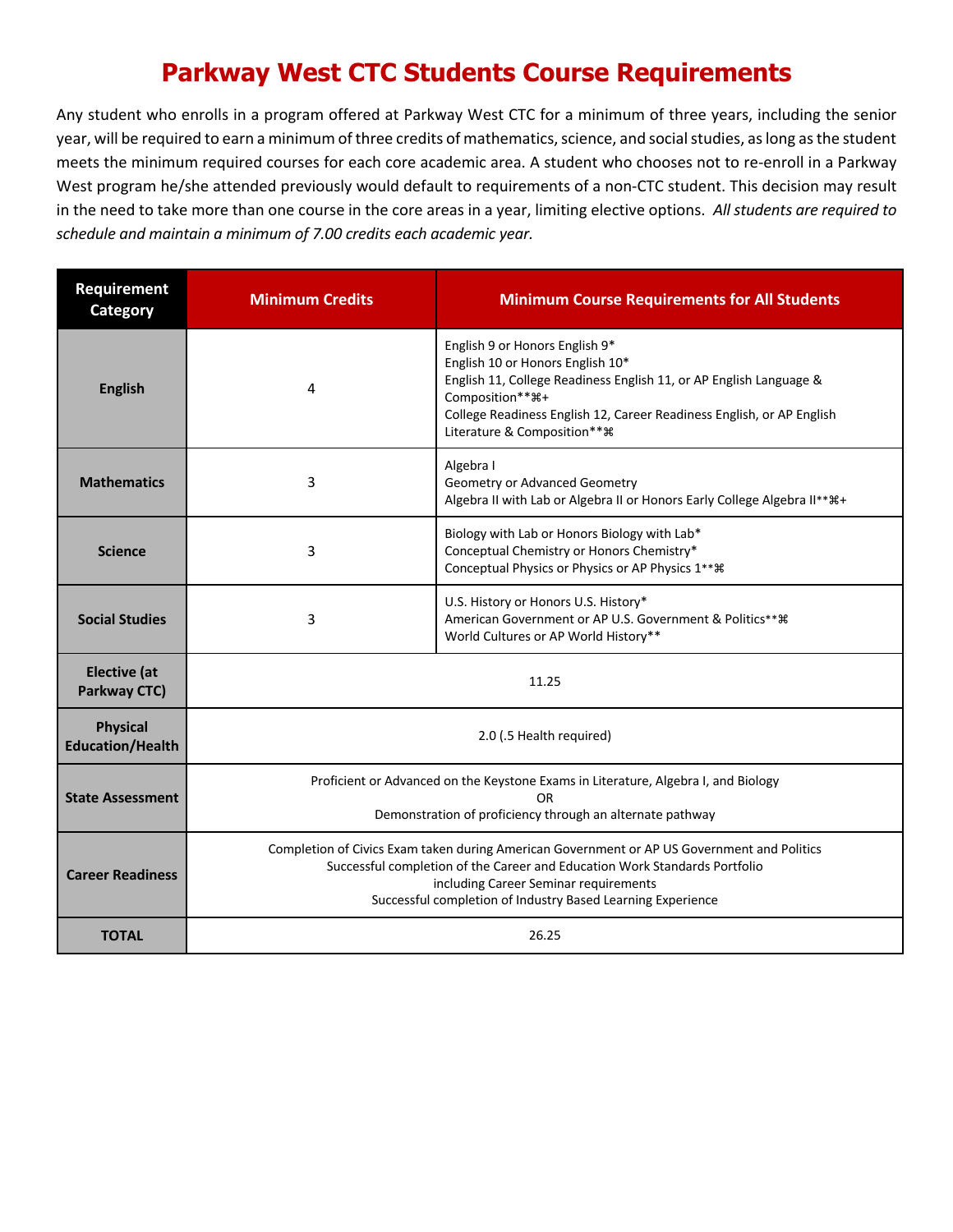### **Standardized Assessment Timeline**

Part of College and Career Readiness is having the ability to demonstrate mastery of skills and standards. The standardized assessments available to students at West Allegheny High School further develop learning and validate the knowledge gained throughout a student's high school career.

| Algebra Keystone Exam                  | End of course - Algebra 1 or Conceptual Algebra    | Required    |
|----------------------------------------|----------------------------------------------------|-------------|
| <b>Biology Keystone Exam</b>           | End of course - Biology or Honors Biology          | Required    |
| Literature Keystone Exam               | End of course - English 10 or Honors English 10    | Required    |
| Civics Exam                            | Embedded in American Government & AP US Government | Required    |
|                                        | & Politics courses                                 |             |
| <b>PSAT 8/9</b>                        | Mid-October of Freshmen Year                       | Required    |
| <b>PSAT</b>                            | Mid-October of Sophomore Year                      | Required    |
| PSAT/NMSQT                             | Mid-October of Junior Year                         | Recommended |
| <b>SAT</b>                             | Junior and/or Senior Year                          | Recommended |
| <b>ACT</b>                             | Junior and/or Senior Year                          | Recommended |
| <b>ASVAB</b>                           | Mid-October of Junior and/or Senior Year           | Recommended |
| Advanced Placement (AP) Exams          | End of Course - Early May                          | Required    |
| <b>CCAC Mathematics Placement Test</b> | Summer before taking corresponding course          | Required*   |
| <b>CCAC Reading Placement Test</b>     | Summer before taking corresponding course          | Required*   |
| <b>Certification Exams</b>             | Embedded in corresponding courses                  | Required*   |
| <b>PLTW Course Exams</b>               | End of Course - May                                | Required    |

### **Summary of Assessments**

\*Required – Only students electing to take the corresponding course for CCAC credit are required to complete the assessment(s).

### **State Mandated Assessments**

| Algebra Keystone Exam                                                                                                | End of course (Algebra 1 or Conceptual Algebra)                                                                      | Required |  |
|----------------------------------------------------------------------------------------------------------------------|----------------------------------------------------------------------------------------------------------------------|----------|--|
|                                                                                                                      | The Algebra Keystone Exam is an end-of-course state assessment designed to evaluate proficiency in Algebra. As part  |          |  |
|                                                                                                                      | of the graduation requirements, each student must demonstrate proficiency on the Algebra Keystone Exam, or fulfill   |          |  |
|                                                                                                                      | one of the other pathways provided, to earn a diploma from West Allegheny (see the State Assessment Graduation       |          |  |
|                                                                                                                      | Requirement Pathways on the following pages for more details). Each student is provided the opportunity to take the  |          |  |
|                                                                                                                      | Keystone Exams in May of the year they are taking a Keystone affiliated course. A student who previously completed a |          |  |
|                                                                                                                      | Keystone-related course but did not take the Keystone Exam may also participate in testing for graduation purposes.  |          |  |
|                                                                                                                      | Additionally, any student who has taken a Keystone Exam and did not score Proficient may re-take the exam.           |          |  |
| <b>Biology Keystone Exam</b>                                                                                         | End of course (Biology or Honors Biology)                                                                            | Required |  |
|                                                                                                                      | The Biology Keystone Exam is an end-of-course state assessment designed to evaluate proficiency in Biology. As part  |          |  |
|                                                                                                                      | of the graduation requirements, each student must demonstrate proficiency on the Biology Keystone Exam, or fulfill   |          |  |
|                                                                                                                      | one of the other pathways provided, to earn a diploma from West Allegheny (see the State Assessment Graduation       |          |  |
| Requirement Pathways on the following pages for more details). Each student is provided the opportunity to take the  |                                                                                                                      |          |  |
| Keystone Exams in May of the year they are taking a Keystone affiliated course. A student who previously completed a |                                                                                                                      |          |  |
| Keystone-related course but did not take the Keystone Exam may also participate in testing for graduation purposes.  |                                                                                                                      |          |  |
|                                                                                                                      | Additionally, any student who has taken a Keystone Exam and did not score Proficient may re-take the exam.           |          |  |
| Literature Keystone Exam                                                                                             | End of course (English 10 or Honors English 10)                                                                      | Required |  |
|                                                                                                                      | The Literature Keystone Exam is an end-of-course state assessment designed to evaluate proficiency in Literature. As |          |  |
|                                                                                                                      | part of the graduation requirements, each student must demonstrate proficiency on the Literature Keystone Exam, or   |          |  |
| fulfill one of the other pathways provided, to earn a diploma from West Allegheny (see the State Assessment          |                                                                                                                      |          |  |
| Graduation Requirement Pathways on the following pages for more details). Each student is provided the opportunity   |                                                                                                                      |          |  |
| to take the Keystone Exams in May of the year they are taking a Keystone affiliated course. A student who previously |                                                                                                                      |          |  |
| completed a Keystone-related course but did not take the Keystone Exam may also participate in testing for           |                                                                                                                      |          |  |
| graduation purposes. Additionally, any student who has taken a Keystone Exam and did not score Proficient may re-    |                                                                                                                      |          |  |
| take the exam.                                                                                                       |                                                                                                                      |          |  |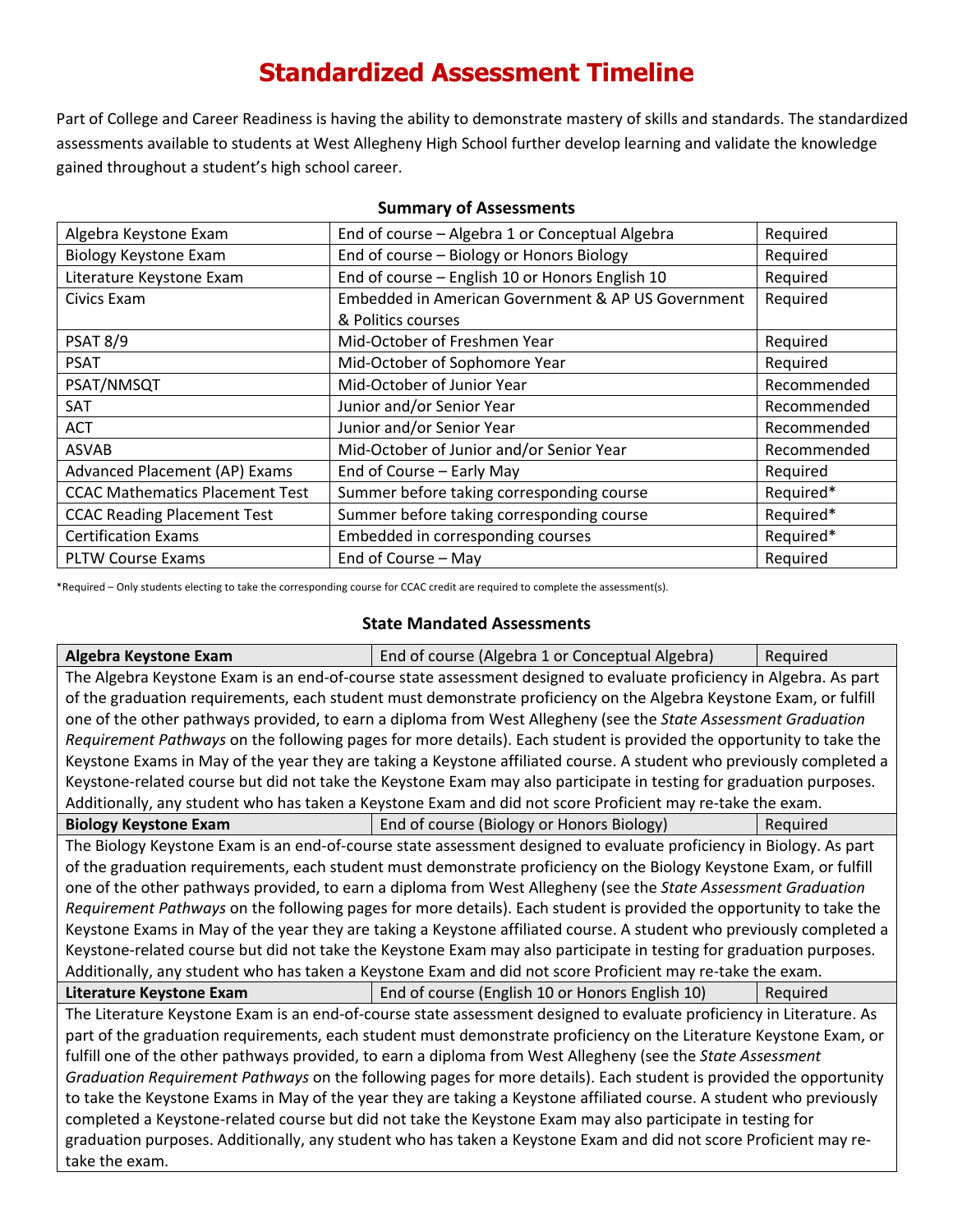| <b>Civics Exam</b> | Embedded in American Government & AP US | Reguired |
|--------------------|-----------------------------------------|----------|
|                    | Government & Politics courses           |          |

The Civics Exam is an end-of-course assessment, required by the state, designed to evaluate a student's civic knowledge. As part of West Allegheny graduation requirements, every student must complete the Civics exam, which is embedded within the American Government and AP US Government & Politics curriculum. Most students will complete this exam during their sophomore year of high school. Any student that does not take American Government or AP US Government & Politics while attending West Allegheny High School will be required to complete the Civics Exam prior to being eligible to graduate.

### **National Assessments**

| <b>PSAT 8/9</b>                                                                                                         | Mid-October of Freshmen Year                                                                                             | Required    |  |
|-------------------------------------------------------------------------------------------------------------------------|--------------------------------------------------------------------------------------------------------------------------|-------------|--|
|                                                                                                                         | The Preliminary SAT (PSAT) 8/9 measures critical reading skills, math problem-solving skills, and writing skills through |             |  |
| three sections: Reading, Writing and Language, and Math. In mid-October, all students in ninth grade take the PSAT      |                                                                                                                          |             |  |
|                                                                                                                         | 8/9 as part of our Annual Career and College Assessment Day. By assessing the student's current knowledge, the PSAT      |             |  |
|                                                                                                                         | 8/9 serves as a gauge for college readiness. Early experience with this assessment allows each student to connect to     |             |  |
| the free resource, Khan Academy, with access to individualized practice.                                                |                                                                                                                          |             |  |
| <b>PSAT</b>                                                                                                             | Mid-October of Sophomore Year                                                                                            | Required    |  |
|                                                                                                                         | The Preliminary SAT (PSAT) measures critical reading skills, math problem-solving skills, and writing skills through     |             |  |
|                                                                                                                         | three sections: Reading, Writing and Language, and Math. In mid-October, all students in tenth grade take the PSAT as    |             |  |
|                                                                                                                         | part of our Annual Career and College Assessment Day. By assessing the student's current knowledge, the PSAT serves      |             |  |
|                                                                                                                         | as a gauge for college readiness. Early experience with this assessment allows each student to connect to the free       |             |  |
| resource, Khan Academy, with access to individualized practice.                                                         |                                                                                                                          |             |  |
| <b>PSAT/NMSQT</b>                                                                                                       | Mid-October of Junior Year                                                                                               | Recommended |  |
|                                                                                                                         | The Preliminary SAT/National Merit Scholarship Qualifying Test (PSAT/NMSQT) is the same exam as the PSAT, but also       |             |  |
|                                                                                                                         | serves as the National Merit Scholarship Qualifying Test for juniors in a nationwide competition for recognition,        |             |  |
|                                                                                                                         | awards, and scholarships. The PSAT/NSMQT is available to West Allegheny students in eleventh grade as part of our        |             |  |
|                                                                                                                         | Annual Career and College Assessment Day. Any student who chooses to take the PSAT/NMSQT must register and               |             |  |
|                                                                                                                         | assume the related costs. Registration links can be found on the College Admissions page of the WAHS website under       |             |  |
| Guidance.                                                                                                               |                                                                                                                          |             |  |
| <b>SAT</b>                                                                                                              | Junior and/or Senior Year                                                                                                | Recommended |  |
|                                                                                                                         | The SAT is an entrance exam used by many colleges and universities and includes three parts: Reading, Writing and        |             |  |
| Language, and Math. The exam is scored on a scale from 400-1600. West Allegheny High School offers the SAT School       |                                                                                                                          |             |  |
| Day in October and March with registration handled through the office of the Assessment Coordinator. National test      |                                                                                                                          |             |  |
| dates are offered at West Allegheny in November and May. Registration for national test dates is available at           |                                                                                                                          |             |  |
|                                                                                                                         | www.collegeboard.com. Any student who chooses to take the SAT is responsible for the related costs and must              |             |  |
| register through the College Board (www.collegeboard.com).                                                              |                                                                                                                          |             |  |
| <b>ACT</b>                                                                                                              | Junior and/or Senior Year                                                                                                | Recommended |  |
|                                                                                                                         | The ACT is an entrance exam used by many colleges and universities. This test measures a student's ability in English,   |             |  |
|                                                                                                                         | Mathematics, Reading, Science Reasoning, and Writing (optional) and is scored on a standard scale from 1 to 36. West     |             |  |
|                                                                                                                         | Allegheny High School offers the ACT School Day in October and March with registration handled through the office of     |             |  |
|                                                                                                                         | the Assessment Coordinator. Additional national test dates are also offered by ACT and can be found on their website     |             |  |
| (www.act.org). It is recommended that any student interested in taking the ACT for admission purposes do so as a        |                                                                                                                          |             |  |
| junior or early in their senior year. Juniors are also encouraged to take the test. Any student who chooses to take the |                                                                                                                          |             |  |
| ACT is responsible for the related costs and must register through ACT (www.act.org).                                   |                                                                                                                          |             |  |
| <b>ASVAB</b>                                                                                                            | Mid-October of Junior and/or Senior Year                                                                                 | Recommended |  |
|                                                                                                                         | The "Student" ASVAB (Armed Services Vocational Aptitude Battery) Test is an aptitude test that provides each student     |             |  |
| with insight into potential career areas that align to the student's strengths. This test provides each student with    |                                                                                                                          |             |  |
| feedback in four critical areas: Arithmetic Reasoning, Word Knowledge, Paragraph Comprehension, and Mathematics         |                                                                                                                          |             |  |
|                                                                                                                         | Knowledge. The ASVAB is available to any junior or senior student who wishes to take it during our Annual Career and     |             |  |
| College Assessment Day in mid-October. After scores are returned to each student, a representative from the Military    |                                                                                                                          |             |  |
| Entrance Processing Service (MEPS) will return to offer a guided analysis of the results. While this exam is            |                                                                                                                          |             |  |
|                                                                                                                         | administered by the military, there is no service obligation, scores, or information will be shared with the military    |             |  |
| unless requested by the student.                                                                                        |                                                                                                                          |             |  |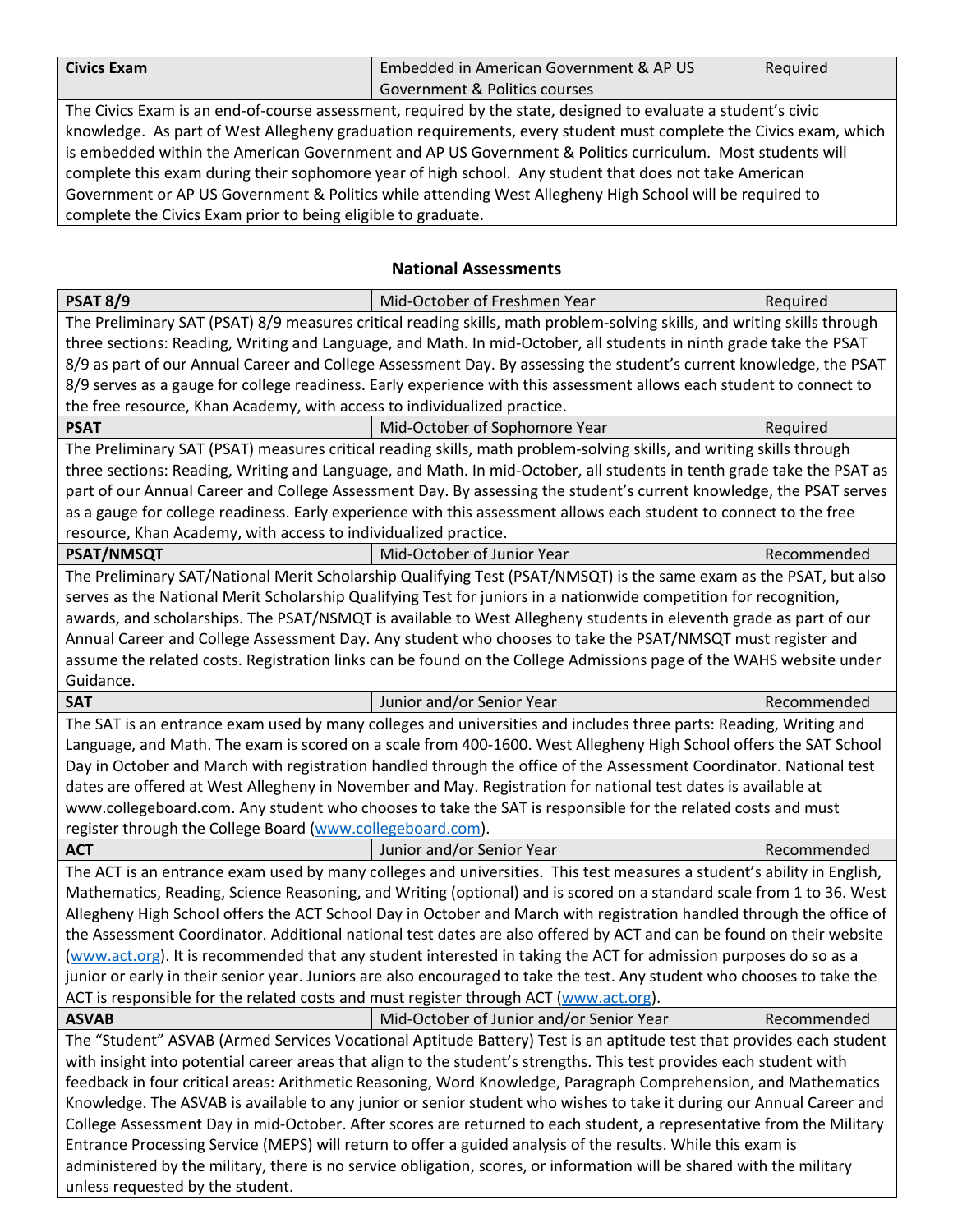### **Course Specific Assessments**

| <b>Advanced Placement (AP) Exams</b>                                                                                | End of Course - Early May                                                                                                | Required  |
|---------------------------------------------------------------------------------------------------------------------|--------------------------------------------------------------------------------------------------------------------------|-----------|
|                                                                                                                     | West Allegheny High School currently offers 21 Advanced Placement courses aligned to the College Board curriculum        |           |
|                                                                                                                     | (see full list in the Weighted Courses section). These courses are designed to provide students with a rigorous college  |           |
|                                                                                                                     | level course experience while still in high school. Students participating in AP courses are required to take the        |           |
|                                                                                                                     | corresponding AP exam in May (paid for by the district). All AP exams are scored on a scale of $1 - 5$ . Research shows  |           |
|                                                                                                                     | that students who have completed an AP course and receive at least a 2 on the exam have greater success in their         |           |
|                                                                                                                     | first year of studies after high school. Many colleges and universities accept AP exam scores of 3 or higher for college |           |
| credit and/or advanced placement into upper-level college courses.                                                  |                                                                                                                          |           |
| <b>CCAC Mathematics Placement Test</b>                                                                              | Summer before taking corresponding course                                                                                | Required* |
|                                                                                                                     | To be eligible to take Honors Early College Algebra II, AP Computer Science Principles, or AP Physics 1 for CCAC credit  |           |
|                                                                                                                     | through West Allegheny's Early College in High School Academy (ECIHSA), a student must first earn a qualifying score     |           |
|                                                                                                                     | on the CCAC Mathematics Placement Test. It is highly recommended that each student completes this test prior to          |           |
|                                                                                                                     | the start of the school year. Qualifying scores and testing procedures are determined by CCAC.                           |           |
| <b>CCAC Reading Placement Test</b>                                                                                  | Summer before taking corresponding course                                                                                | Required* |
| To be eligible to take AP English Language & Composition, Honors Early College Spanish IV, or Honors Early College  |                                                                                                                          |           |
|                                                                                                                     | German IV for CCAC credit through West Allegheny's Early College in High School Academy (ECIHSA), a student must         |           |
|                                                                                                                     | first earn a qualifying score on the CCAC Reading Placement Test. It is highly recommended that each student             |           |
|                                                                                                                     | completes this test prior to the start of the school year. Qualifying scores and testing procedures are determined by    |           |
| CCAC.                                                                                                               |                                                                                                                          |           |
| <b>Certification Exams</b>                                                                                          | Embedded in corresponding courses                                                                                        | Required* |
|                                                                                                                     | Any student that elects to take Manufacturing 1, Introduction to Cybersecurity, Principles of Security with Computer     |           |
|                                                                                                                     | Forensics, Networking with Intrusion Detection & Prevention, or Ethical Hacking for CCAC credit through West             |           |
|                                                                                                                     | Allegheny's Early College in High School Academy (ECIHSA) is required to complete the corresponding certification        |           |
|                                                                                                                     | exams throughout the course of the school year. These exams, paid for by the district, provide the student with the      |           |
| opportunity to gain Industry Credentials while earning college credit for the course. The testing dates for each    |                                                                                                                          |           |
| certification exam will be set by the instructor of each course.                                                    |                                                                                                                          |           |
| <b>PLTW End of Course Exams</b>                                                                                     | End of Course - May                                                                                                      | Required  |
| West Allegheny High School offers five courses within the Project Lead The Way (PLTW) Engineering program. These    |                                                                                                                          |           |
| courses provide each student with engaging interdisciplinary coursework designed to build knowledge and skills in   |                                                                                                                          |           |
| engineering while empowering the students to develop problem solving, critical and creative thinking,               |                                                                                                                          |           |
| communication, collaboration, and perseverance skills. Each student enrolled in Introduction to Engineering Design, |                                                                                                                          |           |
| Principles of Engineering, Digital Electronics, Environmental Sustainability, Civil Engineering & Architecture, and |                                                                                                                          |           |
| Engineering Design & Development is required to take the End of Course Exam developed by PLTW. The scores           |                                                                                                                          |           |
| earned on the exam may be sent by the student to an accepting institution for college credit. For more information  |                                                                                                                          |           |
| on this please make an appointment with a school counselor.                                                         |                                                                                                                          |           |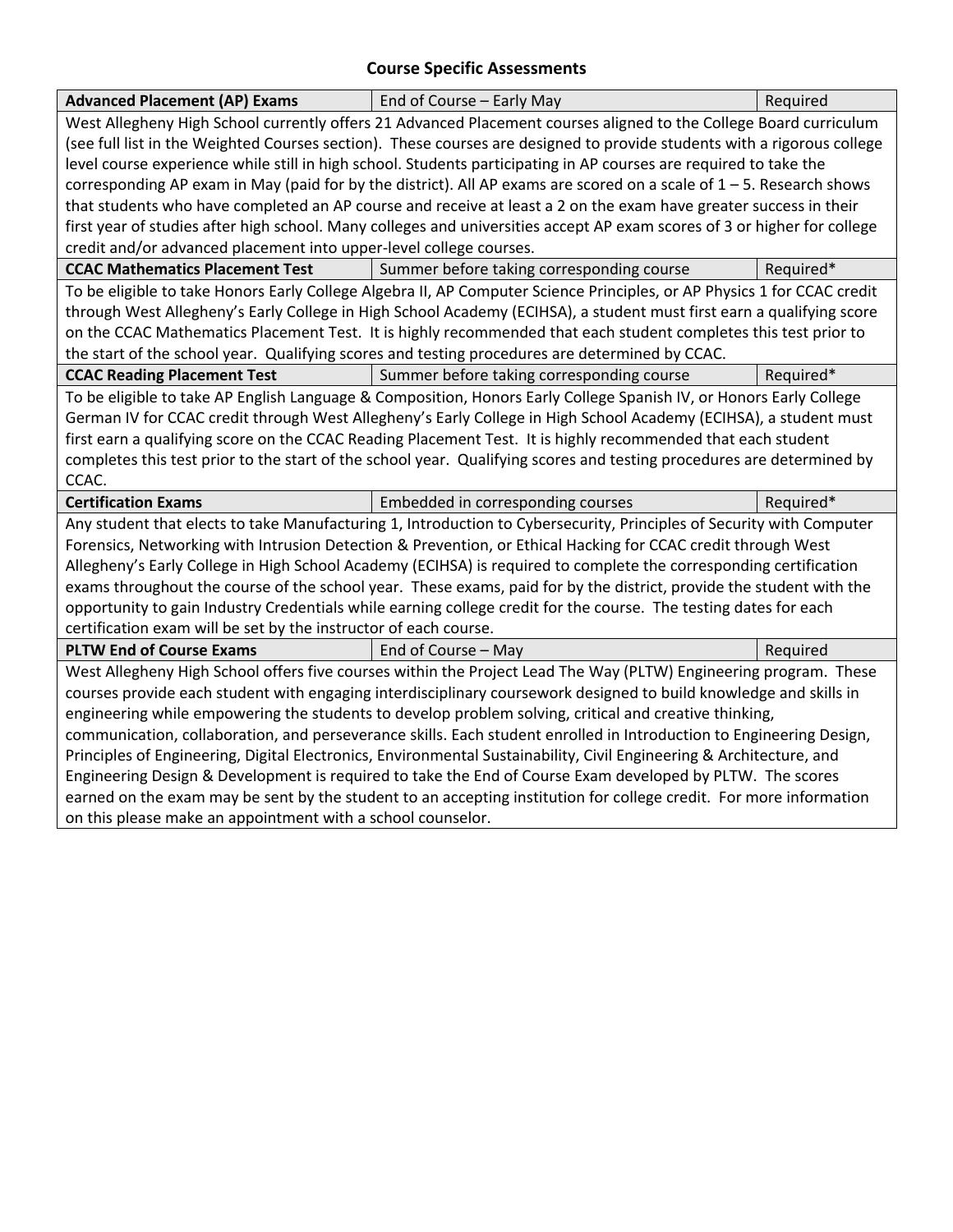### **State Assessment Graduation Requirement Pathways**

In accordance with PA Act 158, West Allegheny School District has aligned its graduation requirements to ensure the future success of all of our students. All students will attempt the Algebra I, Biology, and Literature Keystone Exams upon completion of the aligned course for each exam. In the event that a student is not successful (after receiving the offered supplemental instruction) on a second attempt on an exam, students may meet the requirements through an alternate pathway. Pathways to fulfill the state assessment graduation requirement are listed below.

### **I. Demonstrate proficiency on the Keystone Exam in Algebra I, Biology, and Literature**

- o *Due to the Covid-19 Pandemic, the PA Department of Education enacted Act 136 on November 25, 2020 which authorizes students who successfully completed (with a passing grade of 60 or higher) Algebra 1 (or Conceptual Algebra), Biology (or Honors Biology), and/or English 10 (or Honors English 10) during the 2019-2020 school year to be deemed 'Non-numerical Proficient' on the corresponding Keystone Exam.*
- $\circ$  A student earns a minimum score of proficient (1500) on each of the three (3) Keystone Exams Algebra I, Biology, and Literature.
- o A student earns a minimum composite score of 4452 as set by Pennsylvania Department of Education. The composite score must be earned across the three (3) Keystone Exams, with at least one score of proficient or advanced on any Keystone Exam and no less than basic earned on the other two *Keystone Exams.*
	- § *Students deemed 'Non-numerical Proficient' on the corresponding Keystone Exam as a result Act 136 must elect to take each Keystone exam at least once to be eligible to meet proficiency using a composite score.*

### **II. Career Readiness Pathway (for students attending Parkway CTC)**

 $\circ$  Successful completion of courses aligned to each of the three (3) Keystone Exams

| Algebra I            | <b>Biology</b>        | Literature        |
|----------------------|-----------------------|-------------------|
| Algebra I            | <b>Honors Biology</b> | Honors English 10 |
| Conceptual Algebra I | <b>Biology</b>        | English 10        |

### o One (1) of the following:

- § Earning an approved Industry Based Credential in his/her program
- High likelihood of success on an approved industry-based competency assessment (achievement on the pre-NOCTI exam) or readiness for continued meaningful engagement in the aligned CTE area

### **III. Alternate Assessment Pathway**

o Passing the courses aligned to each of the three (3) Keystone Exams *and one of the following:*

| Algebra I            | <b>Biology</b>        | Literature        |
|----------------------|-----------------------|-------------------|
| Algebra I            | <b>Honors Biology</b> | Honors English 10 |
| Conceptual Algebra I | Biology               | English 10        |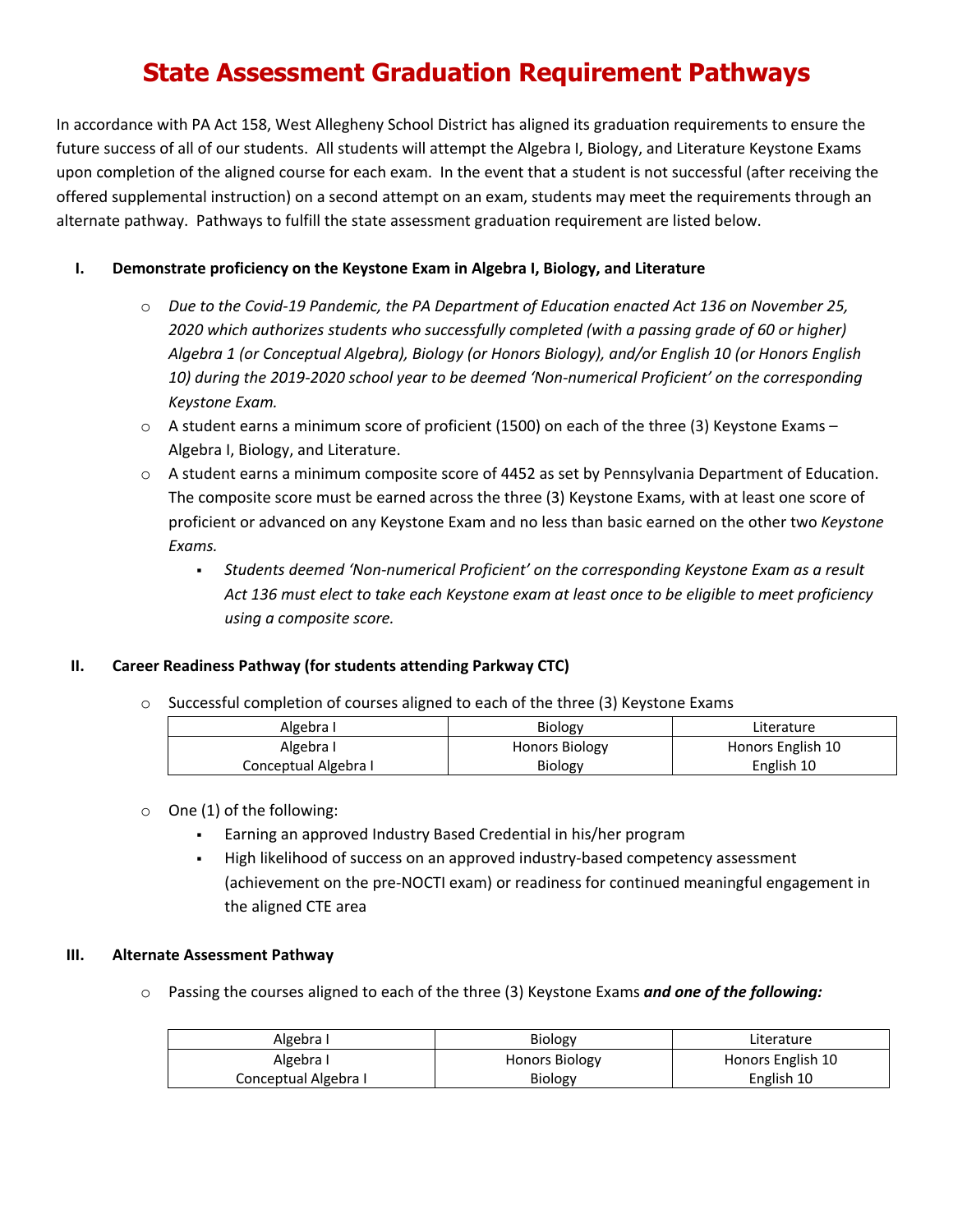### o **One of the following:**

- § Meeting the published college readiness benchmark on the PSATs or SATs or ACTs or ASVABs;
- § Earning a two (2) or higher on the Advanced Placement Exam for a corresponding content area;

| Algebra I                      | Biology    | Literature              |
|--------------------------------|------------|-------------------------|
| AP Calculus AB                 |            |                         |
| AP Statistics                  | AP Biology | AP English Language and |
| AP Computer Science Principles |            | Composition             |
| AP Computer Science A          |            |                         |

• Passing a concurrent/dual enrollment course through the Early College in High School Academy, CCBC Aviation Academy, or PTC Health Science Academy in an academic area for a corresponding content area

| Algebra I                                                                                                                            | <b>Biology</b>                                                                                                    | Literature                                                                                                     |
|--------------------------------------------------------------------------------------------------------------------------------------|-------------------------------------------------------------------------------------------------------------------|----------------------------------------------------------------------------------------------------------------|
| Honors Early College Algebra II<br>(CCAC credit)<br>Statistics (CCBC credit)<br>Intro to Data Analytics with Python<br>(CCAC credit) | Anatomy & Physiology 1<br>(PTC credit)<br><b>Medical Terminology</b><br>(PTC credit)<br>Microbiology (PTC credit) | AP English Language and<br>Composition (CCAC credit)<br>AP English Literature and<br>Composition (CCAC credit) |

- § Successful completion of a pre-apprenticeship program;
- § Acceptance in an accredited 4-year nonprofit institution of higher education and evidence of the ability to enroll in college-level coursework.

*On an individual basis, other alternatives may be considered with administrative approval.*